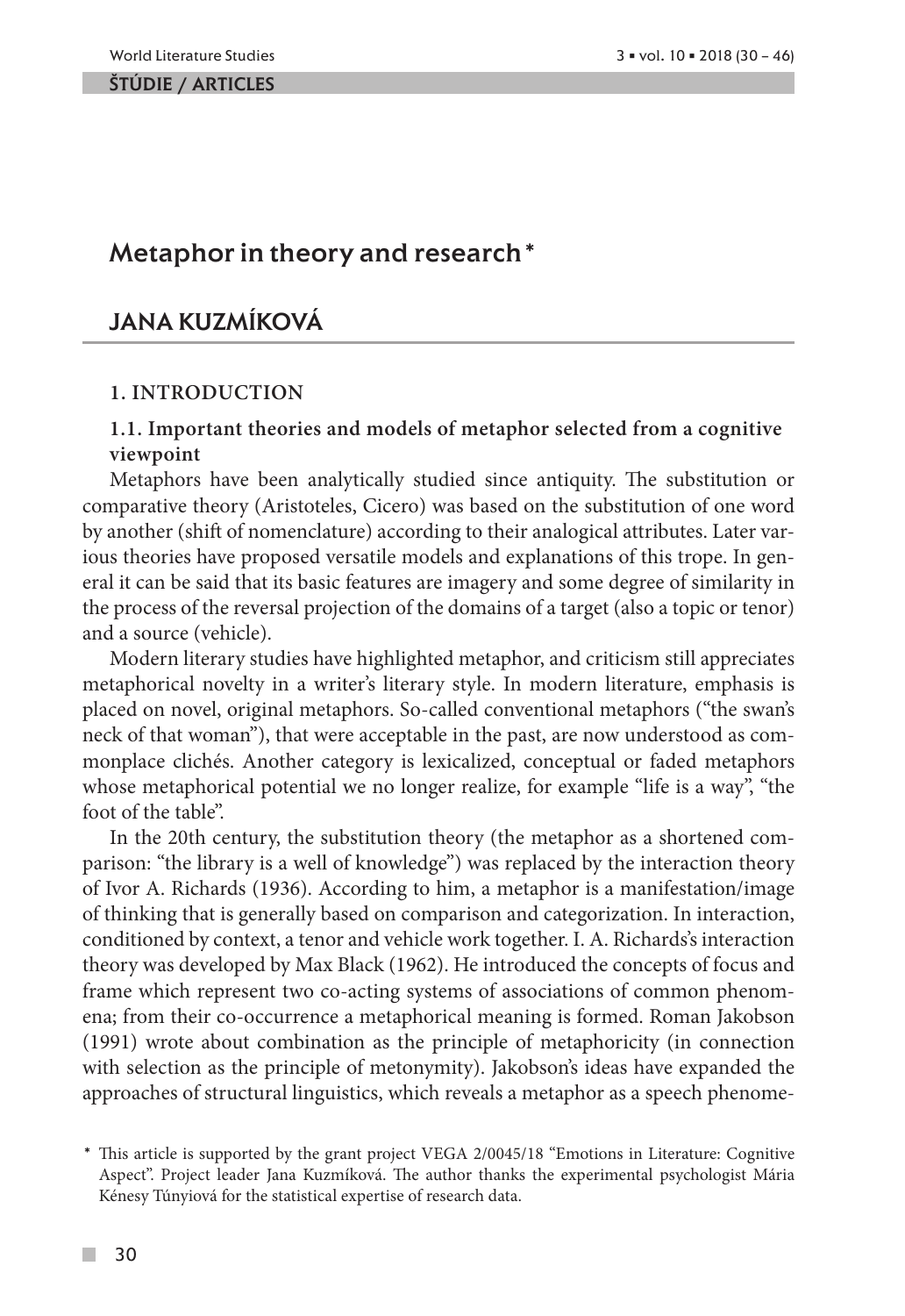non. From its viewpoint, in metaphor a diversion is prominent; it occurs when words with incompatible semantic attributes are related to each other whilst the literal, conventional meaning of the expression is unfit with respect to the context.

On the known principles of comparison, interaction and combination, cognitive linguistics (Lakoff – Johnson 1980) and cognitive psychology (Ortony 1993) has taken up again. In addition to describing, analyzing the structure and decoding the meaning of a metaphor, cognitive linguistics and later cognitive literary studies turned their attention to the fundamental question: why and how do we create metaphors and how do we understand them? (Turner 2005)

It was already known that the similarity of metaphorical features, attributes and structures must be established through interpretation strategies running on implications systems (culturally shared associations) for the topic and the vehicle. Metaphoric, intended meaning must be derived, deduced, and inferred. From the point of view of classical comparative theory, the amount of common attributes/features of a topic and vehicle should compile the metaphoric meaning.

On the other hand, cognitive science proposed that in the metaphor only the salient features and properties are transferred (Ortony 1993), and later research has explained that relational commonalities (structure mappings) of metaphoric systems are processed (Bowdle – Gentner 2005). Between the topic and the vehicle new connections on higher levels of abstraction arise. The new emergent structure creates a new metaphorical meaning. These processes are described by various domain-interaction-models; Gilles Fauconnier (2006), for example has elaborated their principles. His theoretical bases are the domains of a source and a target, their constructed parallels as well as selected relevant correspondences. The important role in reception and interpretation belongs to prototypical characterics of the concerned domains of a metaphor.

The ideas of prototypical and interactive effects in metaphoric processes are also used in Slovak literary studies (Krupa 1990). Bohunická's (2013) recent book about metaphor explains the cognitive turn in metaphorology and stresses metaphor in discourse.

Empirical findings acknowledge some correct aspects in most metaphoric models and theories: substitutive (Aristoteles), comparative (partly Richards), divergent (Structuralist), pragmatic (Searle, Davidson), conceptual (Turner, Lakoff, Johnson), interactive (Black), relational (Kittay), etc.<sup>1</sup> Although these theories emphasize particular metaphorical processes, they seem to be mutually complementing each other. The cognitive approach realizes this convergence. One of its deductions from convergent findings and data is that all the metaphorical parts, elements, and structures are dynamic and variable, and their configurations must always be newly determined as to the social, cultural, and psychological contexts.

### **1.2. Mental space and domains**

One apprehends reality only through representations of reality, through texts, discourses, and images, as well as through mental representations. Mental spaces are contact spaces in the human mind that connect two systems, the individual and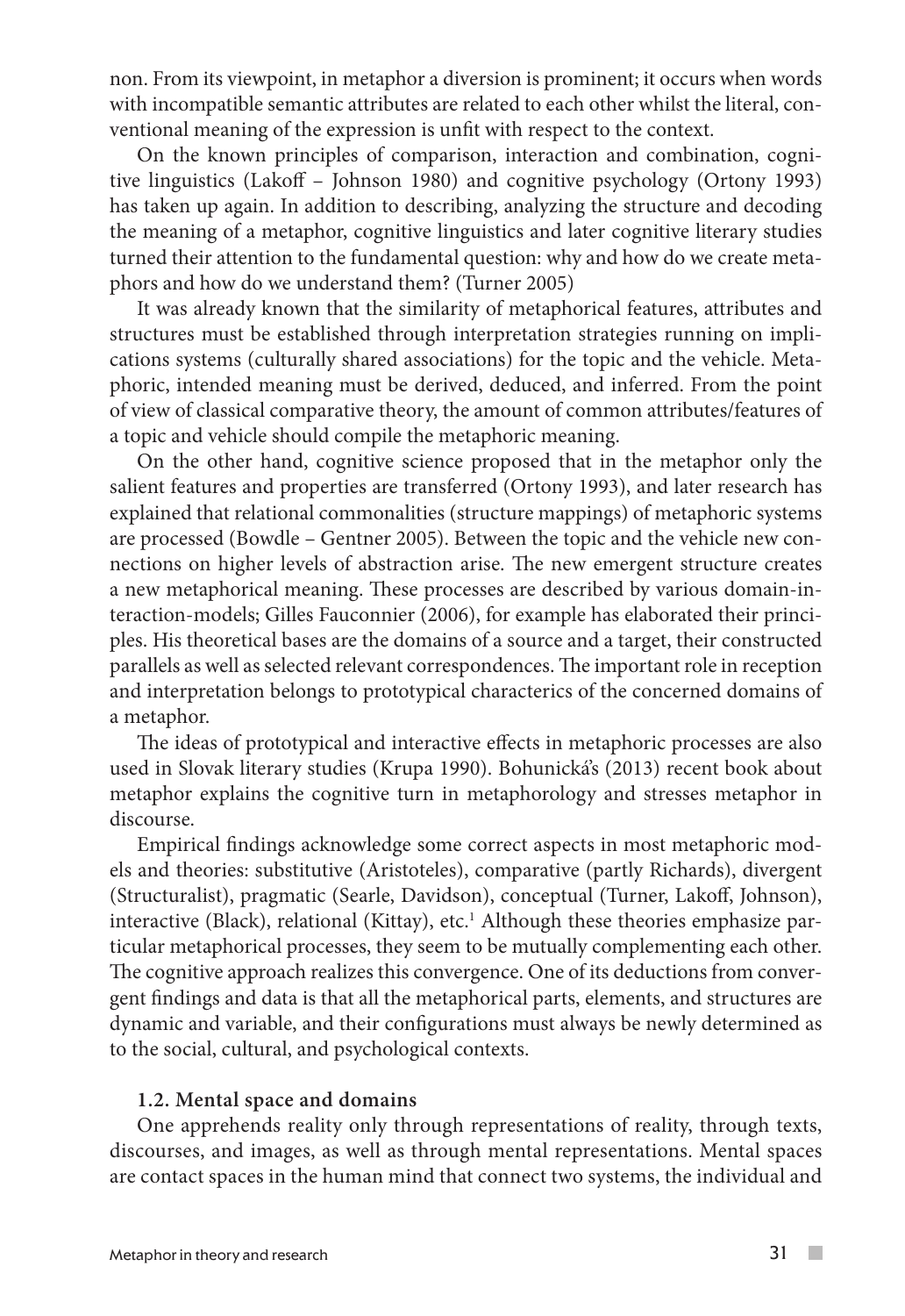the world. They contain domains constructed in discourses for the purpose of providing a cognitive basis for understanding and reasoning. Mental space is defined as a domain in a discourse. A domain, such as *a landscape*, is internally structured by frames (e. g., walking in or painting a natural landscape) and cognitive models (e. g., the elegant contours of hills, a person working in a field, a moving image, etc.). Idealized cognitive models are created from idealized features of categorized objects. Objects which are related, similar, interconnected, and have a similar function belong to one category and are relatively closed towards other categories. Prototypes are defined on the basis of significant features of categorized objects (Lakoff 2006).

### **2. CONCEPTUAL AND CONVENTIONAL METAPHOR**

Literary texts are useful material for demonstrating the creation, functioning and mixing of new mental spaces in thinking, especially if they are created on the basis of the associative principle. Modernist avant-garde literature often relied on the associative principle, counting on the reader's perceptiveness and immersion in reading. A typical work in this sense is the novella *Laco and Bratislava* (*Laco a Bratislava*, 1926) by the Slovak modernist innovator Ivan Horváth. The text is overflowing with impressions, based on the narrator's associative approach to the world. For instance, the relatively short text contains over 110 allusions to and citations from world authors such as Descartes, Schopenhauer, Nietzsche, Dante, Apollinaire, Conan Doyle, and Wilde, as well as distinguished Slovak personalities like the writers Ľudovít Štúr, Laco Novomeský, Ján Smrek, the painter Martin Benka, and various composers and jazzmen. In contrast to the broad contextual authorial gesture, the narrative of the protagonist Laco is relatively simple: it narrates the story of his first serious love affair during his university studies in Bratislava.

The opening paragraph of Horváth's novella *Laco and Bratislava* is notable:

The land was like a *painting,* the hills spread wide, with elegant contours – as if posing for Benka's paintings. Using a thick brush, autumn painted read and dark-brown stains on the hillsides, the shrubs were completely black like the eyes of an evil fairy. People were bending down, picking something out of the earth, bending, for otherwise they would not fit into the frame of the painting. […] It was an image that always made an impression on Laco. He was standing on a rock over the river and in his blood felt the voices of his ancestors that during the reign of Rudolf chopped off the heads of the Turks and in appreciation received a coat of arms with a star and a crescent. His ancestors were squires who once guarded the Váh river, had crooked swords and brave hearts. Laco had no sword, but had a heart full of desire for the unknown; he would also guard the Váh, but there was nothing to guard it against (Horváth 2010, 102; translation and emphasis J. K.).

The author introduces his narrative through the imagination of a landscape as a painting delimited by a frame. The protagonist Laco is moved by the perceived painting, feels awe in facing his native land, but simultaneously longs to leave it, cross its boundaries and walk towards the unknown: "Laco felt overpowered by the road, that he must move on from the place where he had lived since his birth" (103). The new segment in the the young hero's life journey begins not long after the creation of

 $\mathcal{L}^{\mathcal{A}}$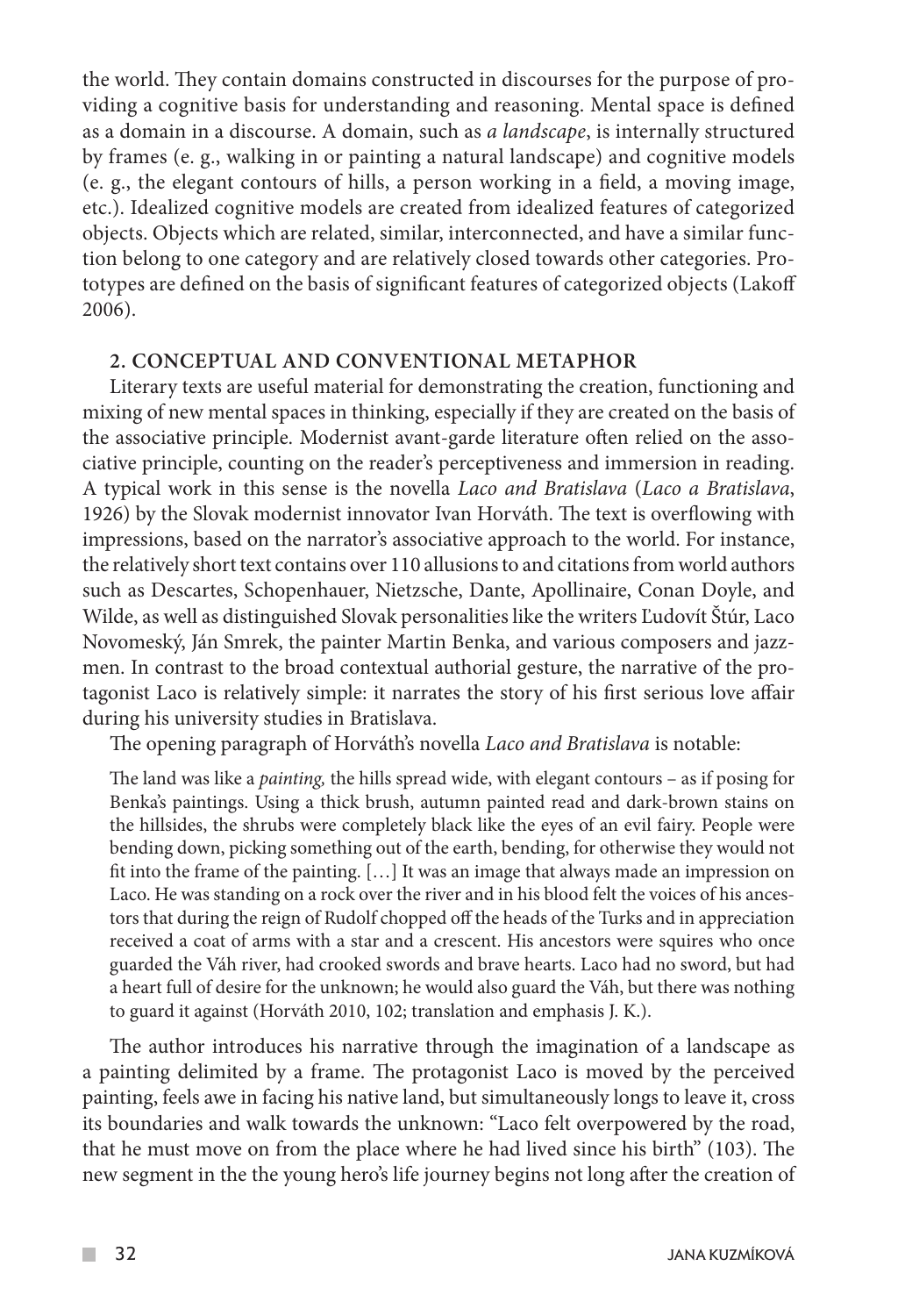the Czechoslovak Republic (1918), when he starts his university studies in Bratislava. He gets to know the urban life, absorbs modern Slovak and world cultures, and falls in love for the first time.

The partly autobiographical story emerges from the metaphorically framed Váh landscape, with which the narrator is intimately bound: it moves him. By stepping across the "frame" of the image, he metaphorically continues his life journey fuelled by a curious desire for the new and the unknown. According to Fauconnier's theory of mapping, we can structurally describe the imaginative schemes of both domains: the framed landscape and the road which begins there. A prominent element in both frames is the young hero Laco, although in relation to the landscape he is its active agent (he mediates and conceptualizes the image) and in the case of the road he is a passive recipient (he is overpowered by the road):

| Laco in his native land | Laco <i>on</i> the road |
|-------------------------|-------------------------|
| native land             | road ----- $>$          |

The image of the native (familiar) land as a framed painting (an example of a basic/ root imaginary scheme of a container) and the road (an example of a basic imaginary scheme of a trajectory) as a transition between an old and a new world are the conceptual (from the poetological point of view, faded) metaphors, whose creative potential we no longer notice, since such conventional textual strategies decrease the interpretive activity of the reader. However, that does not mean that they are not continuously present in our thinking and formulation of ideas, with inferences from the real world. From the point of view of understanding the semantic structure, i. e. with reference to the ongoing communication and discourse, the social and cultural context is also significant. It is related to the emotional elements integrated in domains, their frames and roles: reading the cited excerpt, we note not only the visual image of the Váh landscape, but also that Laco's *love* for his native land and the new phase in his life is initiated by *feelings* of desire and curiosity, an impulsive setting off towards unknown, mysterious horizons. Thus, what is important in a discourse is what is so to speak in the centre of the action: during the ongoing mental spaces, these are areas that are in the focus of complex cognitive configurations (which consist of interconnected domains, or mental spaces). I will illustrate the structure of metaphorical processes with an original metaphor by Horváth.

## **3. NOVEL METAPHOR**

### **3.1. Source, target, blend**

Metaphorical processes can be well analyzed through an innovative metaphor:

From every shop the street was flooded by the sounds of children's crying and an accordion, they made the streets slippery (Horváth 2010, 125; translation J. K.).

We could start with a traditional description, that in the reception of this metaphor we see a *source/s*: children's crying and an accordion and a *target*: the street. But how can the streets be slippery from the sounds of children's crying and an accordion? How can the reader understand this metaphor?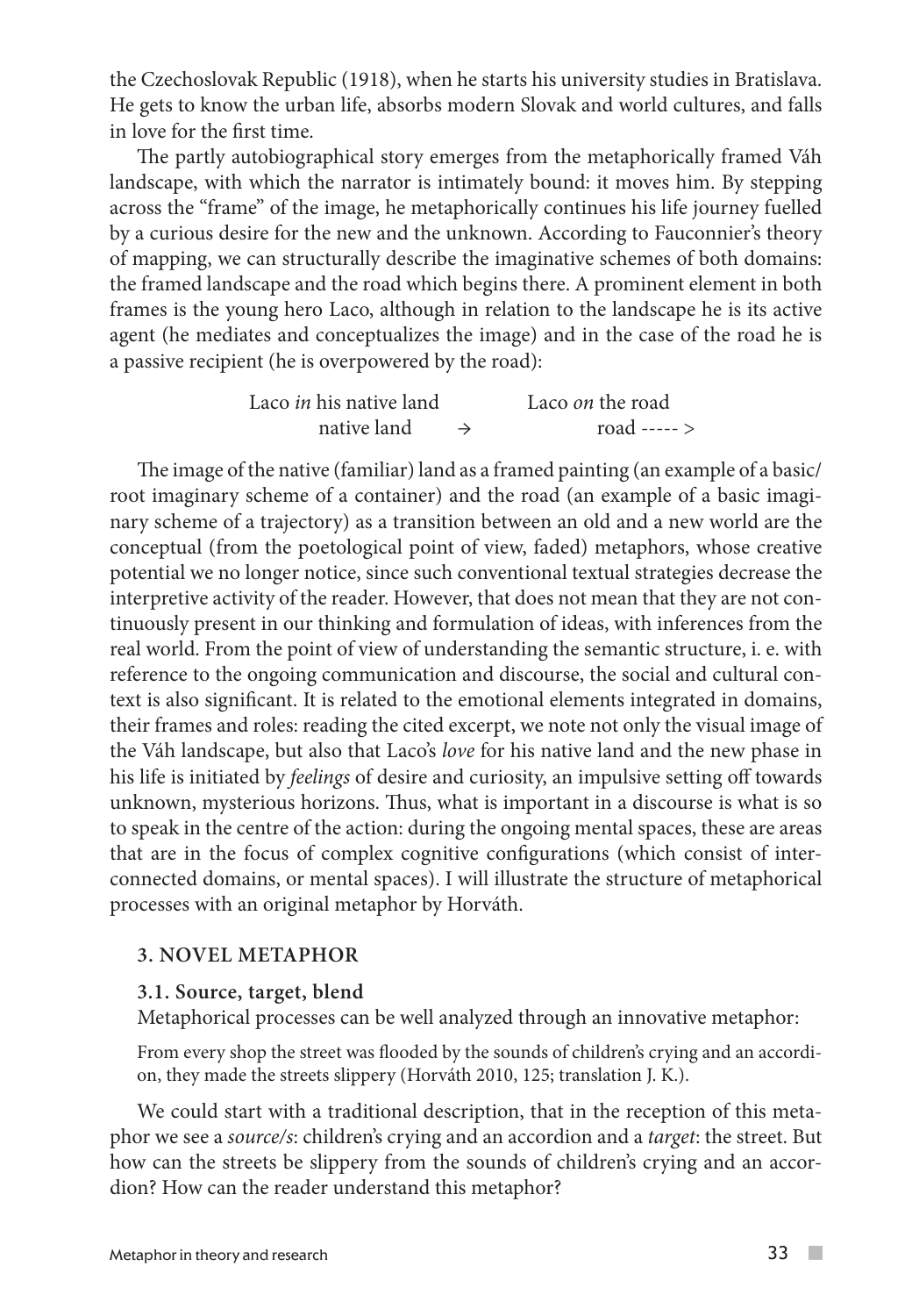Crying, music and slipperiness, i. e., the partial characteristics and elements of a metaphorical structure, do not explain, by their simple association or substitution, why a street should be slippery from these sounds. It can be explained only by their projection mappings onto the emergent structure of a blend. It will take place in the mental space of blending, which comes into being through partial associations, by covering up source domains from the so-called inputs.

The structure of this metaphor is as follows:

Input 1 **(**source 1**)**: *children's crying* – sound

Input 2 **(**source 2**)**: *accordion* – sound

Input 3 **(**target**)**: *street* – slippery (touch)

According to inputs we can, by referring to background knowledge (in the form of frameworks, cognitive models, cultural models, folk wisdom, etc.) define the frames:

Frame of input 1: *child, crying – sound, tears*

Frame of input 2: *musician, accordion – sound, compressing and expanding of the bellows*

Frame of input 3: *street, slippery – touch, wet* 

These three inputs bring into the integrated structure of the mental space of blending partial structures from source domains:

From Frame of input 1, which belongs to the domain of crying**,** we can infer *the insistent or lingering sound of crying and tears*, their *wetness.* From Frame of input 2, which belongs to the domain of musical play – accordion, we bring into the structure of a new mental space the *lingering or dragging sound of the accordion* and its production – *the sliding movement of the bellows.* From Frame of input 3 in the domain of the street we blend in the *slipperiness of the street*.

## **3.2. Basic formation of a blend**

The slipperiness of the street in the blend is a centripetal component of *an emergent structure*, which consists of the elements from three inputs:

wetness  $(1.) + sliding/gliding movement (1., 2.) < -> slippery street (3., 2., 1.)$ 

The slippery street, in the synesthetic blend and under the effect of the previous background knowledge means insecurity of walking and direction, diverting from the original direction. Slipperiness *retrospectively* evokes the unfulfilled desires of the children, who probably did not get in the shops what they wanted and are crying, as well as the lingering, plaintive accordion music. The reception of the given metaphor as a coherent scene is supported and guided by the interior, mental representation of a past experience of the recipient, who in the meaning of the new emergent structure recognizes the negative emotions of insecurity, falling, defeat.

### **4. THE COGNITIVE ASPECT OF METAPHORICAL PROCESSES**

If a novel metaphor makes us feel the intensity of expression in comparison to the unconscious use of conceptual (lexicalized, "dead") metaphors, in principle there is no difference between the structural processes of these two types of metaphor. The special, original character of a metaphor is created from generally applied cognitive principles, meaning that innovative metaphors are often created by extending con-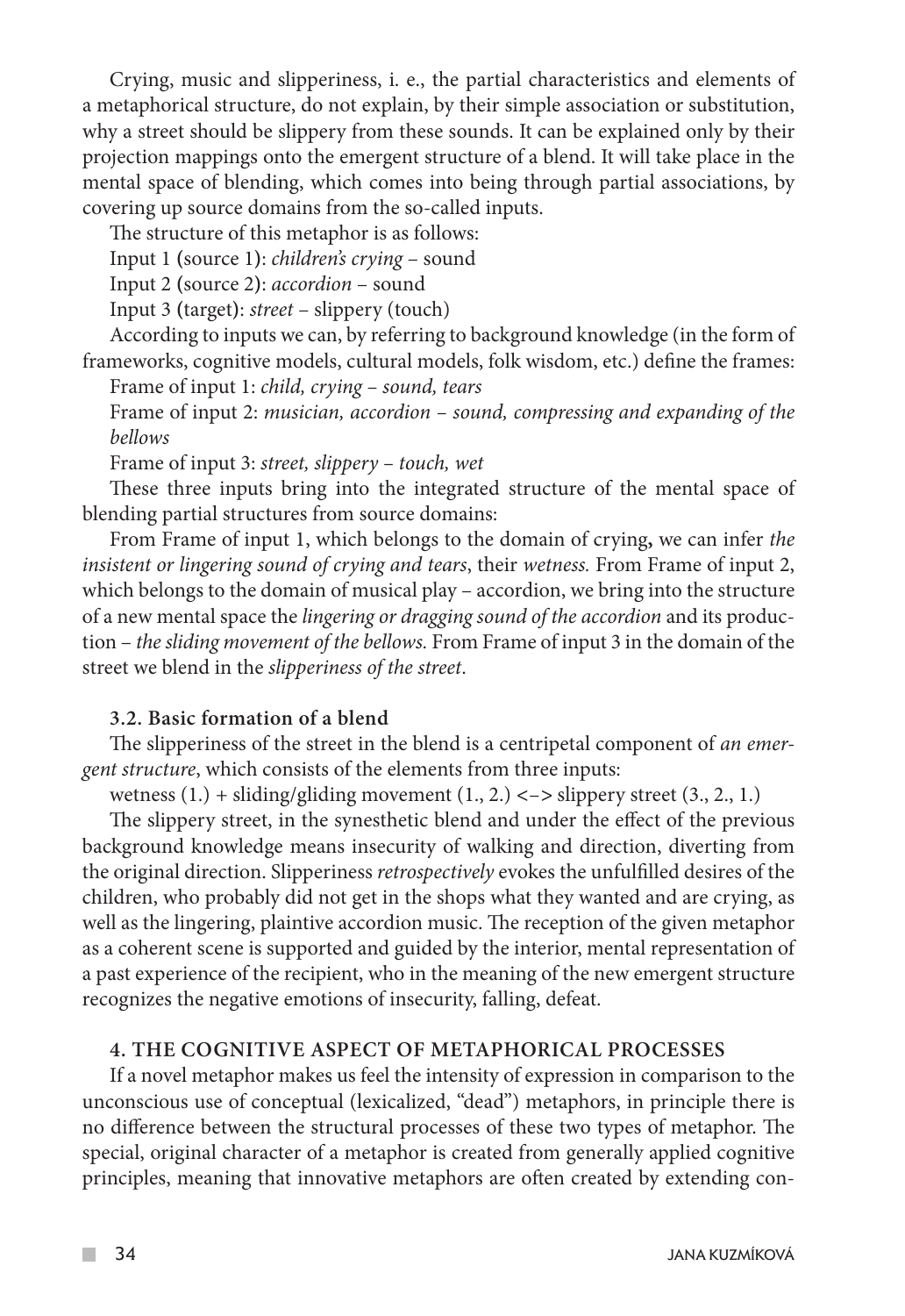ventional, trivial metaphors (Gáliková 2014, 40). For example, the analyzed metaphor of "a slippery street" is conditioned by the conceptual metaphor *life is a journey*. The structure of the metaphor *life is a journey* includes also the meaning of the insecure, meandering road (walking), for example through the qualitative evaluation "he often slipped and fell in his life". A parallel meaning and example of a more abstract image of a journey, i. e., a trajectory (an elementary imaginative scheme) is the street. The metaphor of "a slippery street" can in the first moment be incomprehensible, seemingly ostentative, but its initial opacity or equivocality is based on idiomatic structures of more conventional, conceptually and grammatically rooted metaphors: *life is a journey*, *sliding/gliding melody*, *lingering crying*. The physical attributes of the sound, its lingering and gliding (undulating) and the physical attribute of the street (wetness) are integrated into one synesthetic image, which contains all three emphasized attributes from three inputs, but, thanks to metaphorical processes, simultaneously exceeds them in the sense of life insecurity, unfulfilled desires, grief, etc. Thanks to unconscious, stabilized metaphorical processes, mapping between domains (not just between similar elements of souce and target) and with the contribution of background knowledge we can comprehend and create new inferences, concepts and emergent structures as cognitive tools for further knowledge production (32). New knowledge is synchronically produced on the principle of blending, based on schemes, frames and models.

The commonsense idea that a linguistic expression has the *universal*, uniform meaning that we all perceive largely in the same way in mutual understanding, is an illusion. The construction of blends and creation of configurations has its fixed rules (Fauconnier 2006, 186), but meaning is not contained within grammatical linguistic structures. In reality, linguistic expressions of various users, nations, and cultures reflect diverse and different cognitive configurations. This concerns not just metaphors but communication in general. Meaning is on a primary basis supported and guided by not just specific linguistic, but also general cognitive operations. The reason is the fact that the mixed mental spaces that we continuously create through cognitive processes are not detailed and perfectly specified, but on the contrary are loosely defined and flexible. For the most part we do not realize this, because our consciousness accommodates only words, emergent meanings, and the related feelings.

The variety of the possible mappings in the reception of a metaphor is thus not only a function of structural and grammatical relations between exposed expressions. The added value is that the constructed structure of a blend is dynamic, emergent and substantiated by diverse past experiences in different people. The context of the discourse includes the social and cultural dimension, pragmatic conditions and the current situation, events in real life. Readers might create a similarly structurally mixed metaphor of a "slippery street", but each will draw from own experience in a different situation, so that specific mental space of the metaphor will be ultimately filled by different data and images. At the same time, we can say that what enters the mixed mental space is usually only what belongs there. This can be metaphorically described by a sentence from the above-cited opening paragraph of Horváth's novella: "People were bending down, picking something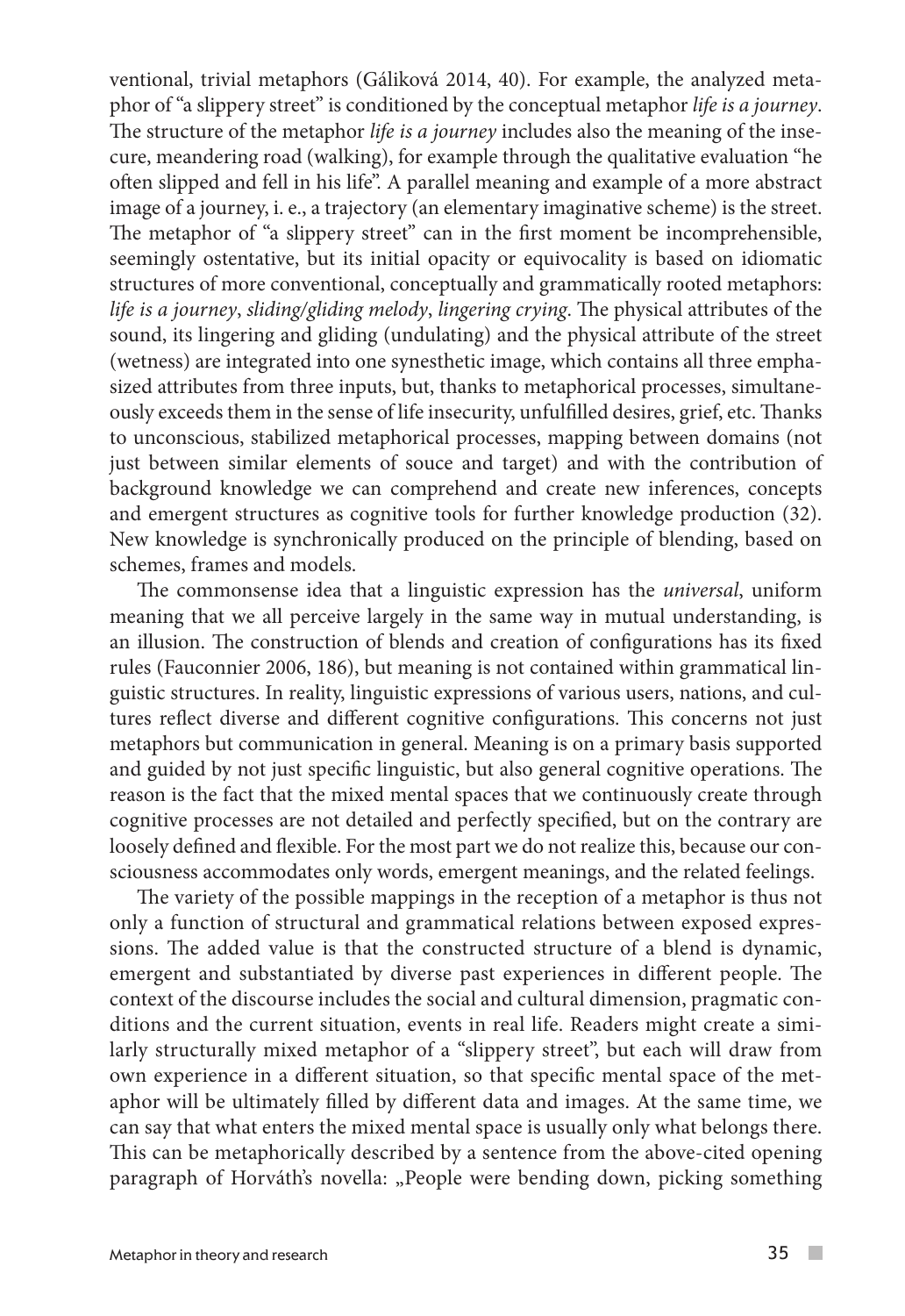out of the earth, bending, for otherwise they would not fit into the frame of the painting" (emphasis J. K.).

What, then, is the cognitive composition of the metaphor "slippery street"?

# **5. COGNITIVE CONFIGURATION**

## **5.1. Mapping of counterparts**

Mapping domains from sources towards a target is a structural projection on the principles of comparison and categorization. Similarity (partly an analogy) maps the partial structures of the source domain onto the partial structures of the target domain:

Source domain of crying + Source domain of accordion play  $\rightarrow$  Target domain of slippery street

As a consequence of the partial mapping of counterparts between inputs (2 sources, 1 target), associations, salient properties are created:

lingering/dragging (of cry) <–> sliding (melody) <–> *slipperiness* (of the street) sliding movement (of the hand) <–> *slipperiness* (of the street) wetness (of tears) <–> *wetness* (of the street)

## **5.2. The abstract scheme**

The partial structures from domains (inputs) are mutually mappable as they are parts or examples of a more general abstract scheme. Its functioning is noticeable on a few levels:

A scheme is a frame with roles that are filled by elements from individual domains. The frames and roles mutually create a rich inferential structure, created and made dynamic by the reader's background knowledge. The explicit inference is slipperiness, which is related to the lingering/dragging cry, tears, gliding/sliding music and the sliding movement of the musician. Progressively, the specific partial structures of individual domains overlap and correspond in the abstract scheme:

*Filling the street (as a container) with wet and slippery material makes the street (like a road, a trajectory) slippery.*

# **5.3. Expansion of mapping**

On the basis of a mapped (extracted) abstract scheme, it is possible to expand the mapping of a metaphor by the flexible addition of other domains: e. g., the sounds of the accordion evoke not just a lingering/dragging, but also sad music in a "weeping" street; the slipperiness of the street as a road evokes the stumbles of an individual during the life journey, the idea that life is a swing, and perhaps even someone falling on purpose like a sad-funny clown does, etc. The preference of some mappings over others, i. e., what can enter the "container", reflects contexts and general heuristics.

# **5.4. Continual discourse and new components in metaphorical processes**

However, it is also important to note that configurations are "capable of" breaking down information into bits that can relate to diverse domains. For the sake of con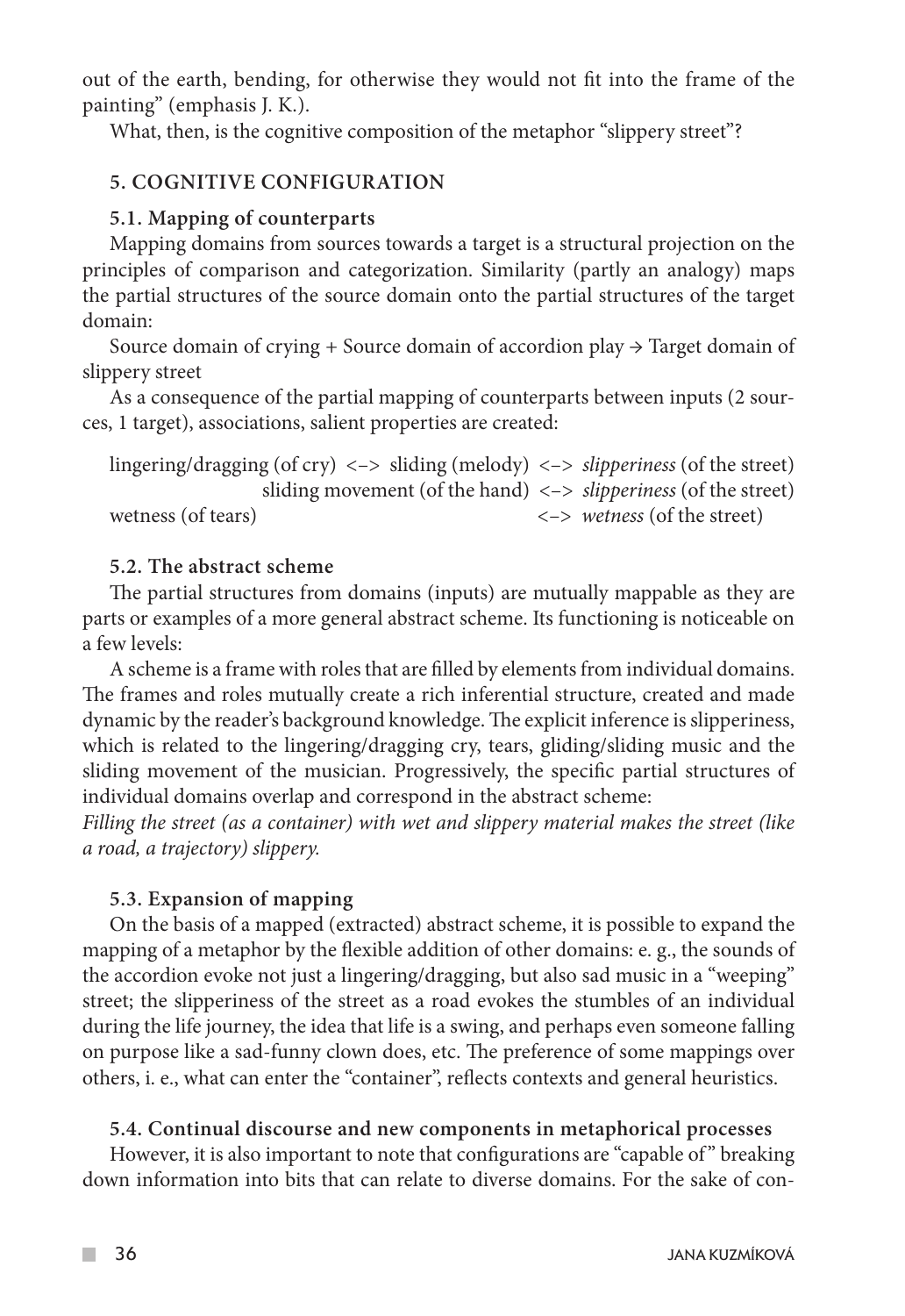tinual discourse (developing cognitive configurations and inferences), it is important to know which mental space is a basis, a departure point, which is a viewpoint, and which is focus, the space in which an interior structuring of meaning currently takes place. In processing the metaphor "slippery street":

in the first stage of reception, it is the basis + viewpoint "from every shop the street was flooded by the sounds of children's crying and accordion" and the focus "they made the streets slippery";

in the second stage of mapping, the initial focus becomes the viewpoint "they made the streets slippery" and a new focus with an emergent structure is projected *slippery street <-> wetness + dragging slippage*;

in the third stage of mapping, the meaning of the innovative metaphor emerges thanks to the created cognitive configuration with a focus with a new structure. The mobilized focus is simultaneously a blend, which develops as follows (Fauconnier 2006, 149–150):

After mapping across mental spaces and after the creation of a generic space (the street contains dragging slippage and wetness), a new blend and a new emergent structure are created, when from a generic space and three inputs their domains are partially projected into the space of blending. A new composite structure is created, which was not fully contained by either of the inputs and at the same time there are completely new components:

a/ the role *the street* contains dragging, wetness, slipperiness, and the emergent relational, completized scheme *Filling the street (as a container) with wet and slippery material makes the street (like a road) slippery*;

b/ a new, transforming element is added – *slipping (falling)* as an emergent development of the sliding *movement* (of the bellows and the hand of the accordionist);

c/ additional new components join the abstract scheme from background knowledge in the process of reworking of the abstract structure according to new implications (tragic and comical falls during life journey, related emotions, etc.).

## **6. SIMILARITY SPACE**

In metaphorical processes, it is not crucial to primarily associate individual mental spaces, inputs, or a source and target (crying, music, slipperiness), but in order to understand a metaphor, it is important to categorize information and associations according to a code which contains a basis, a viewpoint and a focus. The number of interpretations of a metaphor is given by the number of various combinations in the configurations of mental spaces (the projected operations are not just uni-directional, but go both ways, and could also be parallel) and also by the number of mental spaces, possible and feasible in related contexts. That is why there are so many different aspects from which a metaphor can be viewed.

Though some thinkers considered the metaphor to be worthless for communication, other researchers, on the contrary, emphasized that it is a prominent means of communication, an instrument of language and cognition, a mental operation, and a conceptualization implement. Thus metaphors are approached in many ways, for example, rhetorical, semantic, communicative, epistemological, psychological,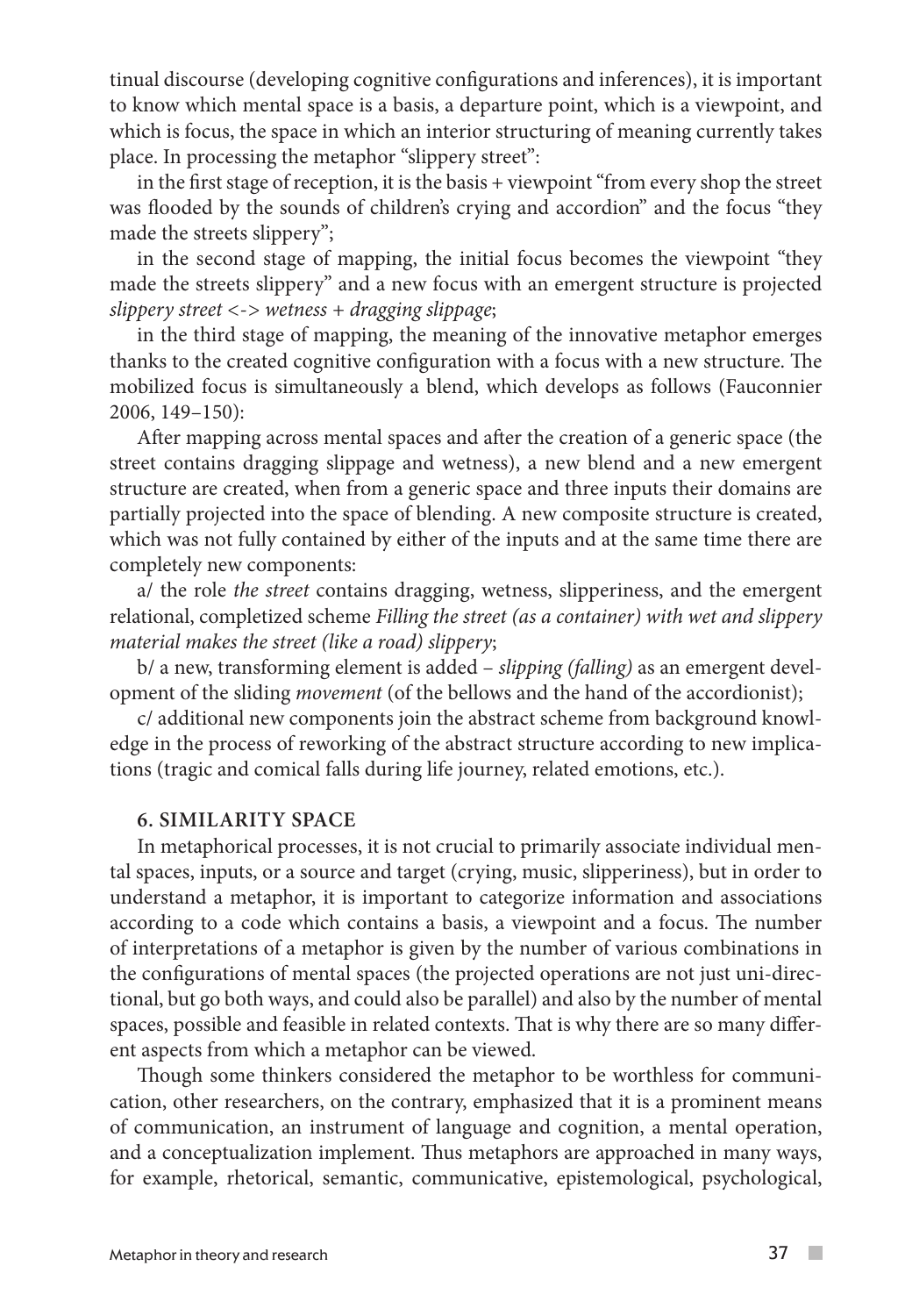pragmatic and cognitive. Any of these approaches highlights specific features, properties, relationships, structures, or contexts that play some role in certain phases of metaphoric-analytical processes. As mentioned in the introduction, basic features of the metaphor are imagery and some degree or type of similarity and diversity in the process of the reversal projection of the domains of a target (also a topic or tenor) and a source (vehicle). For the analysis of analogical thinking processes (especially analogy), the cognitive psychologists Gentner and Smith (2013) proposed a similarity space diagram. In the square diagram, the vertical axis indicates the degree of shared relations and the horizontal axis the degree of shared attributes. The least amount of common relations and properties is displayed in anomalies; the highest degree of relational and object-attribute similarity builds up overall similarity or literal similarity. In addition, the analogy and the mere appearance complete the area of similarity. Gentner and Smith argue that these dimensions are continuous rather than categorical:



Figure 1. Gentner – Smith: Similarity space

#### **6.1. Metaphorical similarity space**

In the cognitive literary approach, I will modify the cognitive psychological similarity space of Gentner and Smith for a cognitive metaphor space diagram.

An analysis of the "slippery" metaphor proves that the reception of a metaphor contains numerous cognitive and semantic principles. However, according to common typologies of the modern metaphor used in literary studies, Horváth's avantgarde "slippery" metaphor could be denominated as a daring metaphor, despite the fact that those processes and principles which are from a literary point of view considered to function in other types of modern metaphors (symbolistic, paradoxical, synesthetic etc.) also participate in its reception, as well as production. That is why from the cognitive viewpoint, the literary typologies of the modern metaphor are not sufficiently precise.

It is evident that during the mapping of the domains of a target (a topic or tenor) and a source (a vehicle), the leading principles are finding some similarities, salient

 $\mathcal{C}^{\mathcal{A}}$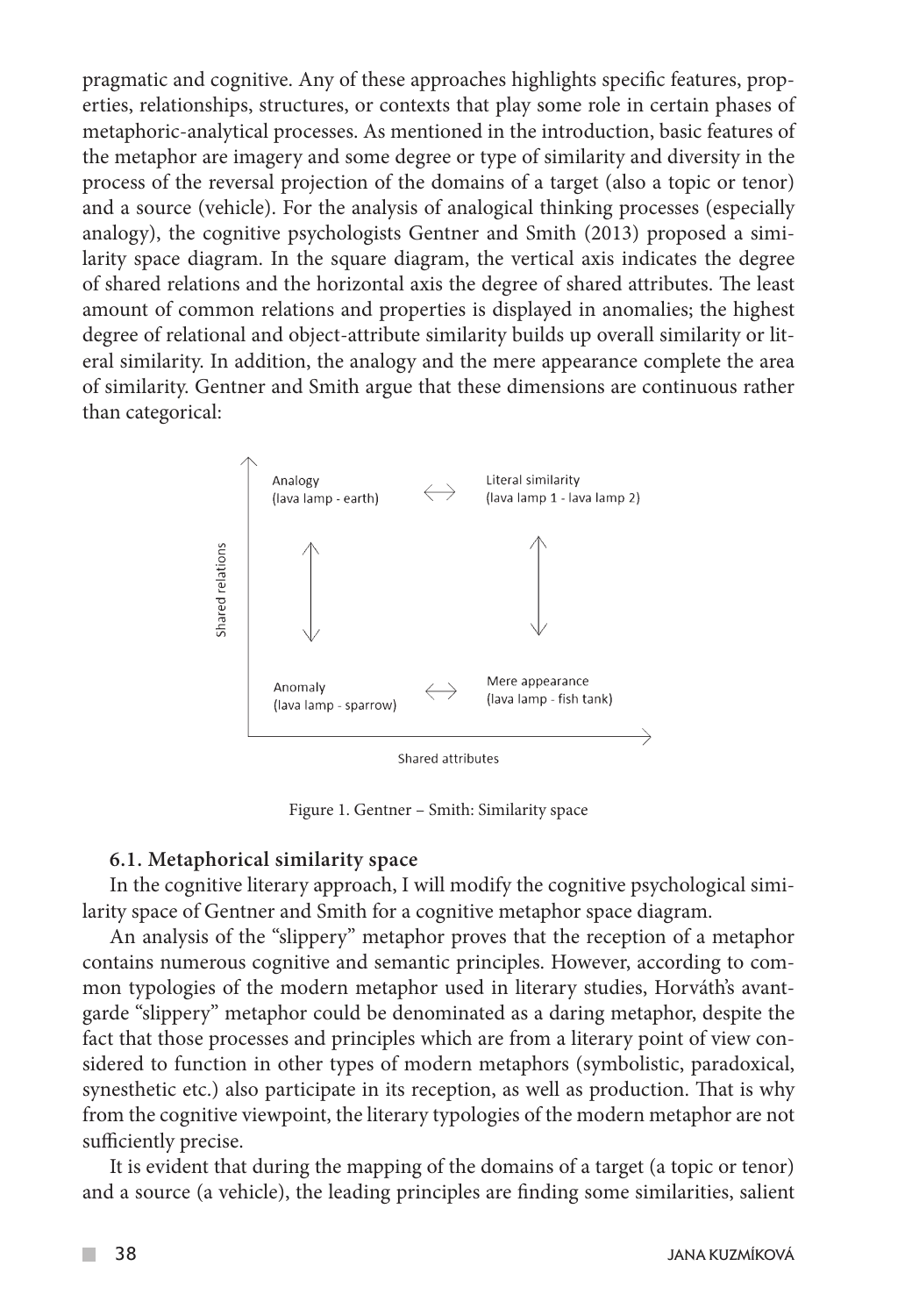properties and carrying out their comparison, categorization and evaluation. This effort arises out of the fundamental, evolutionally conditioned intention of our mind in creating coherent images of the world. If we did not find any similarities (and differences) in domains, we could not understand and clarify a metaphor (of course, such a game with the reader may be the goal of some literary works, but certainly not of literature in general).

Regarding the analyzed "slippery" metaphor, similarity space can be adapted as follows:



Figure 2. Representative similarity space of the "slippery" metaphor

The representative (not objectively ideal) model indicates, that in continuous similarity space there is an ample extent of interconnected relations, features and attributes. A paradox arises from an anomaly, but it is only one salient property of so called paradoxical metaphor. Likewise, synesthetic elements are common in metaphorical projections in general.The picking up of certain features and structures in poetological typologies of metaphors (eg. paradoxical or synesthetic metaphor), $^2$  points to some specific features or metaphorical meanings, but reduces the systematic mixture of metaphorical processes. The metaphorical processes always apply in their complexity, which in different degrees and combinations give prerequisites for metaphorical variations in individual reception. That is why individual interpretations of a particular metaphor can acquire different contents and meanings.

#### **7. THE EMPIRICAL RESEARCH**

To better clarify the metaphorical processes, I prepared an empirical research, in which 15 (female) teachers of Slovak language and literature at primary and secondary schools participated (mean age  $45.07$ , SD = 11.871). At the beginning of the research, they answered ordinary questions (their age, the type of school and its location) plus a question whether they considered themselves more intuitive or more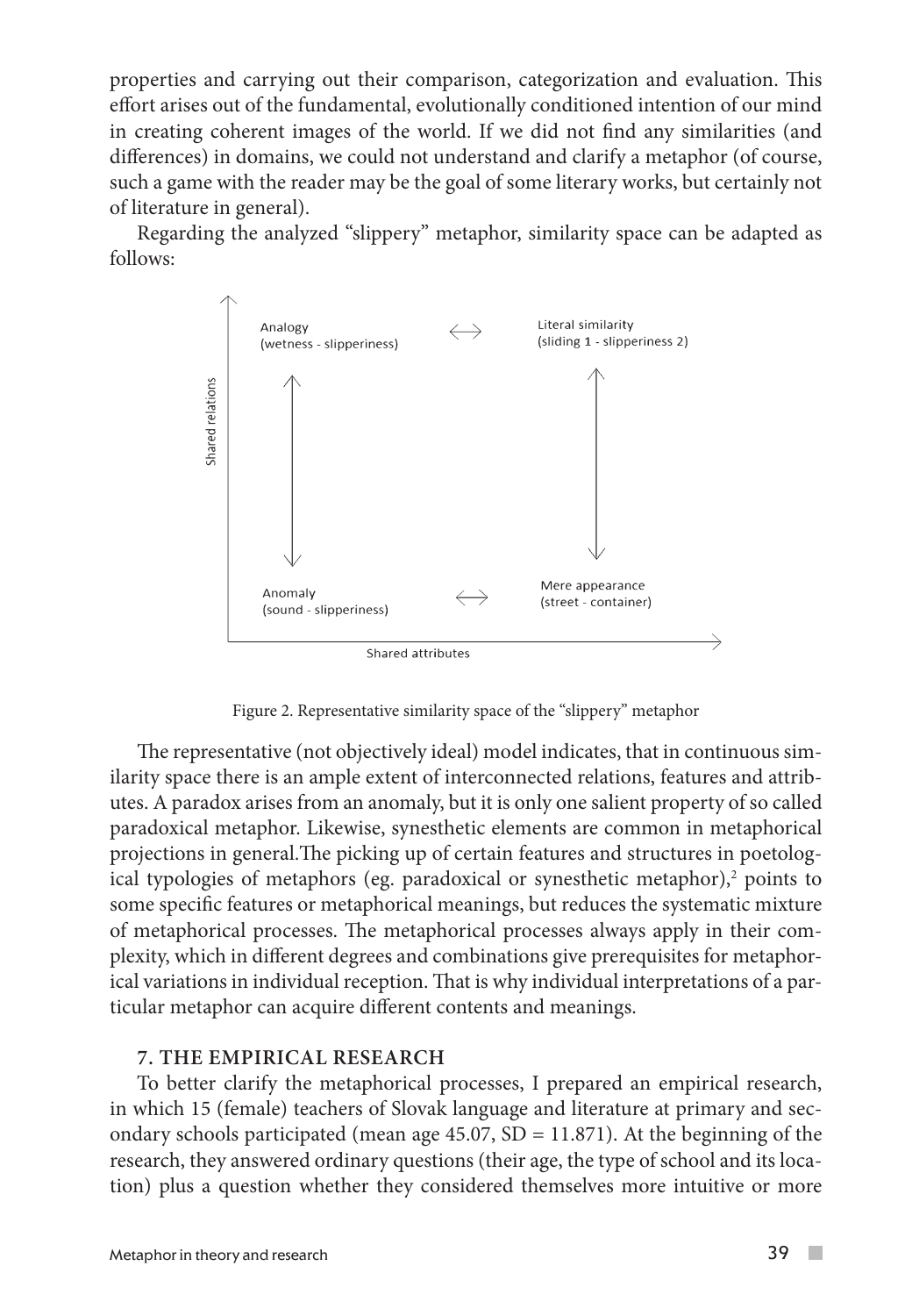rational personalities. Then they filled out the standard psychological Rational-Experiential Inventory-40 (REI, Pacini – Epstein 1999) Questionnaire, which determines the degree of rationality and intuitiveness of a person.

Thereafter the teachers read two metaphors, A and B, both of which were chosen from František Švantner's novel *Life without End* (*Život bez konca*, 1956). After reading the metaphors, the participants answered nine questions: seven derived from the metaphorical similarity space (the teachers did not receive the diagrams of these metaphors) and two regarding their emotions.

Metaphor A:

Yes, open up, eyes, ears to the light and voices, open and guide the soul through the right paths around the world. […] After them [nights – J. K.], the sun always comes out from the lap of the mountains, it ruffles the atmosphere through the rays, and burns the heavens with a *great fire***.** Open up to it so that *the soul* you are guiding *will always burn with a clear sun* (Švantner 1974, 59; translation and emphasis J. K.).

Domain 1 *fire*: great → glowing Domain 2 *soul*: shining → clear

Similarity space A:



Figure 3. The representative diagram of similarity space of the metaphor A

Metaphor B:

Also the *sun* shall stand in the middle of its route at the highest point of the sky to look deep, deep down, into the lap of the *earth* (Švantner 1974, 77; translation and emphasis J. K.).

Domain 1 *the sun*: looks deep → Domain 2 *the earth*: deep lap →

**Tall**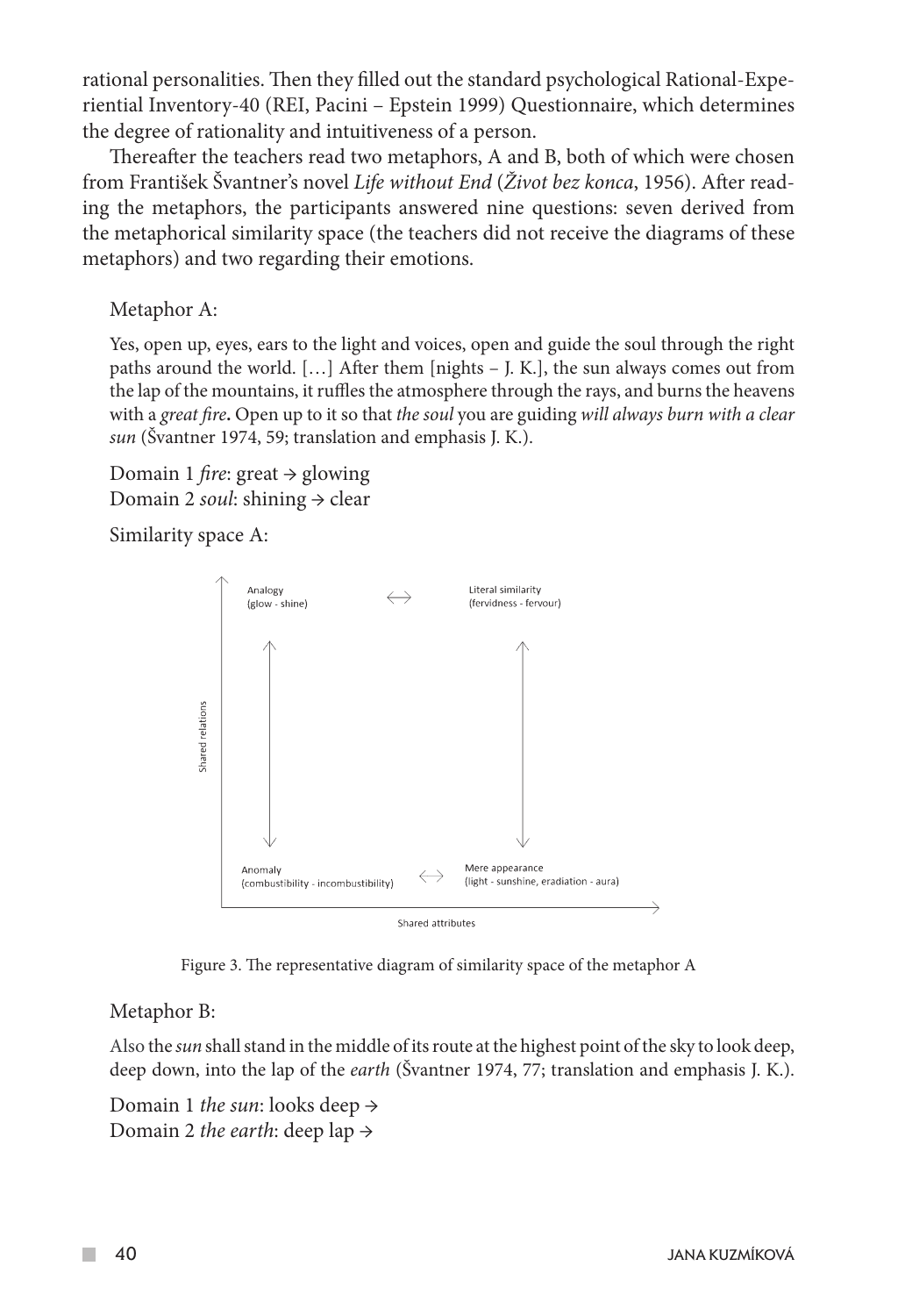## Similarity space B:



Figure 4. The representative diagram of similarity space of the metaphor B

The list of nine questions dealt with anomaly, analogy, and overall similarity, as well as mere appearance. It also included questions about the domains in the metaphor, the key (inference) concept thanks to which the recipient understands the referred-to metaphor and its abstract scheme. The last two questions asked about the teachers' emotions while reading and during analysing the metaphor.

## **7.1. Statistical results**<sup>3</sup>

The variables used in my empirical research are:

*Considering I – R* – the teacher considers herself to be an intutive or rational personality.

Each teacher should rate herself on a four-point scale, where 1 means the most intuitive and 4 the most rational.

*Rational type* – a rational personality according to REI.

*Success in A* – how teachers succeeded in analyzing or understanding metaphor A (i. e. how many of the analytical questions they answered correctly).

*Success in B* – how teachers succeeded in analyzing or understanding metaphor B (i. e. how many of the analytical questions they answered correctly).

In Table 1 is the description of the variables:

|                          | $\alpha$ | n     |          | Mean   | Median         | IStd.<br>Deviation<br>(SD) | <b>Skewness</b> | Kurtosis Min. |    | Max. |
|--------------------------|----------|-------|----------|--------|----------------|----------------------------|-----------------|---------------|----|------|
|                          |          | Valid | Missing  |        |                |                            |                 |               |    |      |
| Age                      |          | 15    | 10       | 45.07  | 46             | 11.871                     | $-0.325$        | $-1.114$      | 26 | 61   |
| Considering<br>$ I - R $ |          | 15    | $\theta$ | 2.4667 | 12             | 0.5164                     | 0.149           | 2.308         | 2  |      |
| Rational type $ 0.82 $   |          | 15    | 10       | 67.333 | 66             | 9.969                      | 0.559           | $-0.062$      | 53 | 89   |
| Success in A             | 0.614 15 |       |          | 4.6667 | $\overline{5}$ | 1.75933                    | $-0.32$         | $-0.331$      |    |      |
| $Success$ in $B$         | 0.685 12 |       | 3        | 3.9167 | 3.5            | 1.88092                    | 0.143           | $-1.109$      |    |      |

Table 1. Descriptive statistics of the variables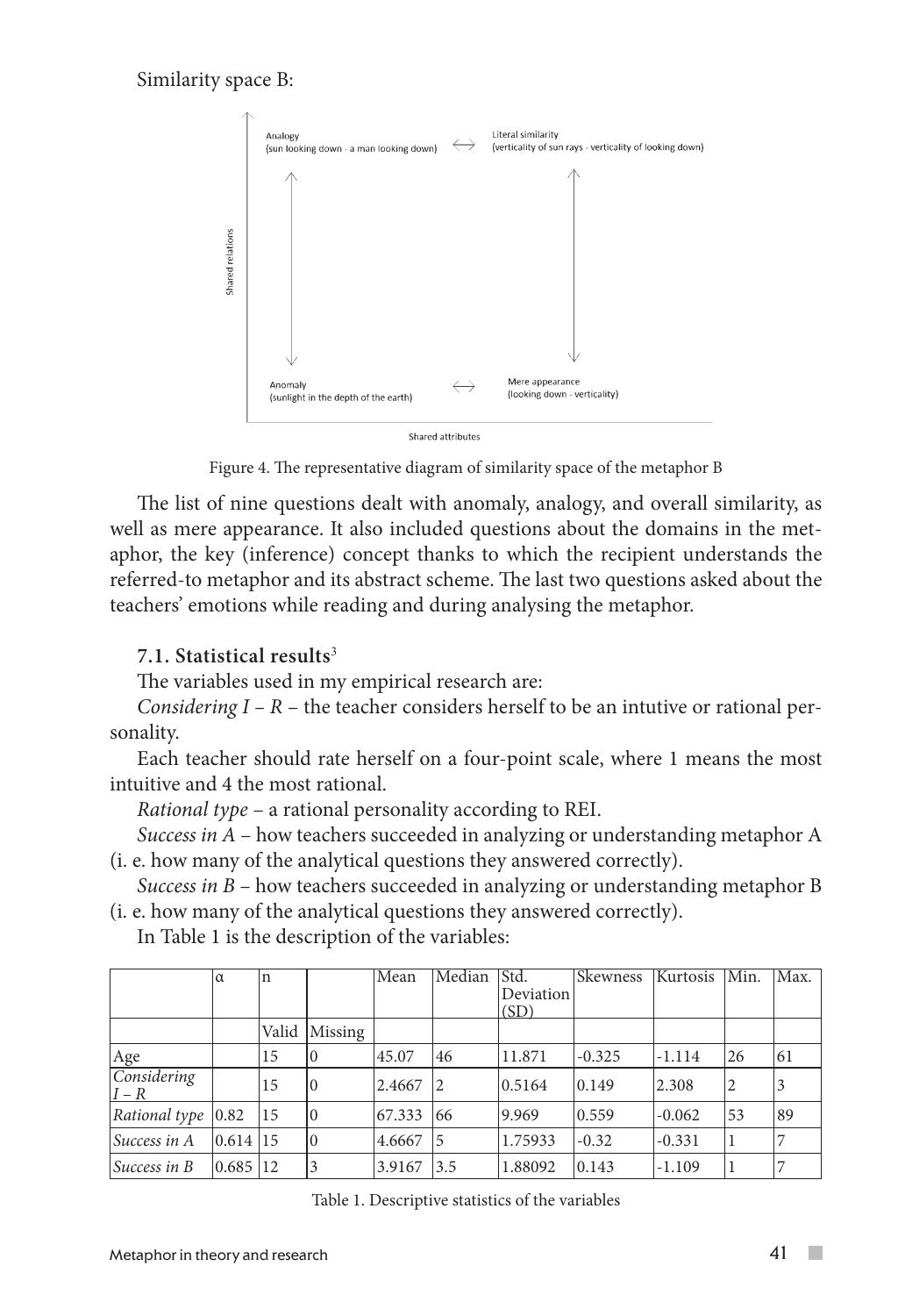Given that the data are not normally distributed (kurtosis of the variable Considering I *−* R = 2.308; kurtosis of the variable Success in B = -1.109) and also due to the lower number of participants in the sample (n =15), we have decided to keep track of the relationships among the variables by using the nonparametric test the Spearman's correlation.

We looked for relationships among the self-rating (whether a respondent rates herself as more intuitive or rational), rationality according to the REI questionnaire, and the success rate in solving/understanding metaphor A and metaphor B. Due to the lower number of participants in the sample we used the Spearman's correlation analysis (Table 2).

|              | Considering I - R | Rational type   |  |  |
|--------------|-------------------|-----------------|--|--|
|              | Sig.              | Sig.<br>N       |  |  |
| Success in A | $.597*$<br>.019   | .455<br>.088    |  |  |
| Success in B | $.694*$<br>.012   | $.581*$<br>.048 |  |  |

Table 2. Correlations among self-rating, rationality, and success in solving/understanding metaphors A and B (Spearman's correlation)

The more the teachers considered themselves to be rational personalities, the better they were in solving/understanding metaphor A ( $r_s$  = .597; p = .019; n = 15). The correlation between the rational type according to the REI questionnaire and the success rate in metaphor A has not been confirmed, but a correlation trend indicates the positive relation between the variables ( $r_s = .455$ ; p = .088; n = 15).

The more the teachers considered themselves to be rational personalities, the better they were in solving/understanding metaphor B ( $r_s$  = .694; p = .012; n = 12). The more the teachers were rational according to the REI questionnaire, the more successful they were in solving/understanding the metaphor B ( $r_s$  = .581; p = .048;  $n = 12$ ).

### **8. METAPHOR AND EMOTIONS**

The variety of meanings emerging from reading one sentence or one metaphor does not reflect the basic structural or logical multiplicity of signification or meanings of a given linguistic form, but reflects its potential for building mental spaces. However, if we were unable to strategically relate relevant domains to grasp a metaphorical meaning, the undertaken mental procedure would be in vain. Strategies for choosing from alternative mental spaces include grammatical, logical and pragmatic factors, but it is unclear how these strategies work. From experience and according to the research data, we can hypothesize that emotions play a role here.

Innovative metaphors are for the most part a pragmatic anomaly. Their bizarreness is reflected in the reader's feelings, mapped domains, and their frames. The more unrelated and seemingly non-analogical domains are mapped, the more specific (non-convergent, mixed) feelings arise in the reader. In mental spaces, emotions, as well as mapping processes flow in various directions. They can incite or block cognitive operations and the coherence of cognitive configurations (note that background knowledge mediates inferences also in relation to the real world). In my previous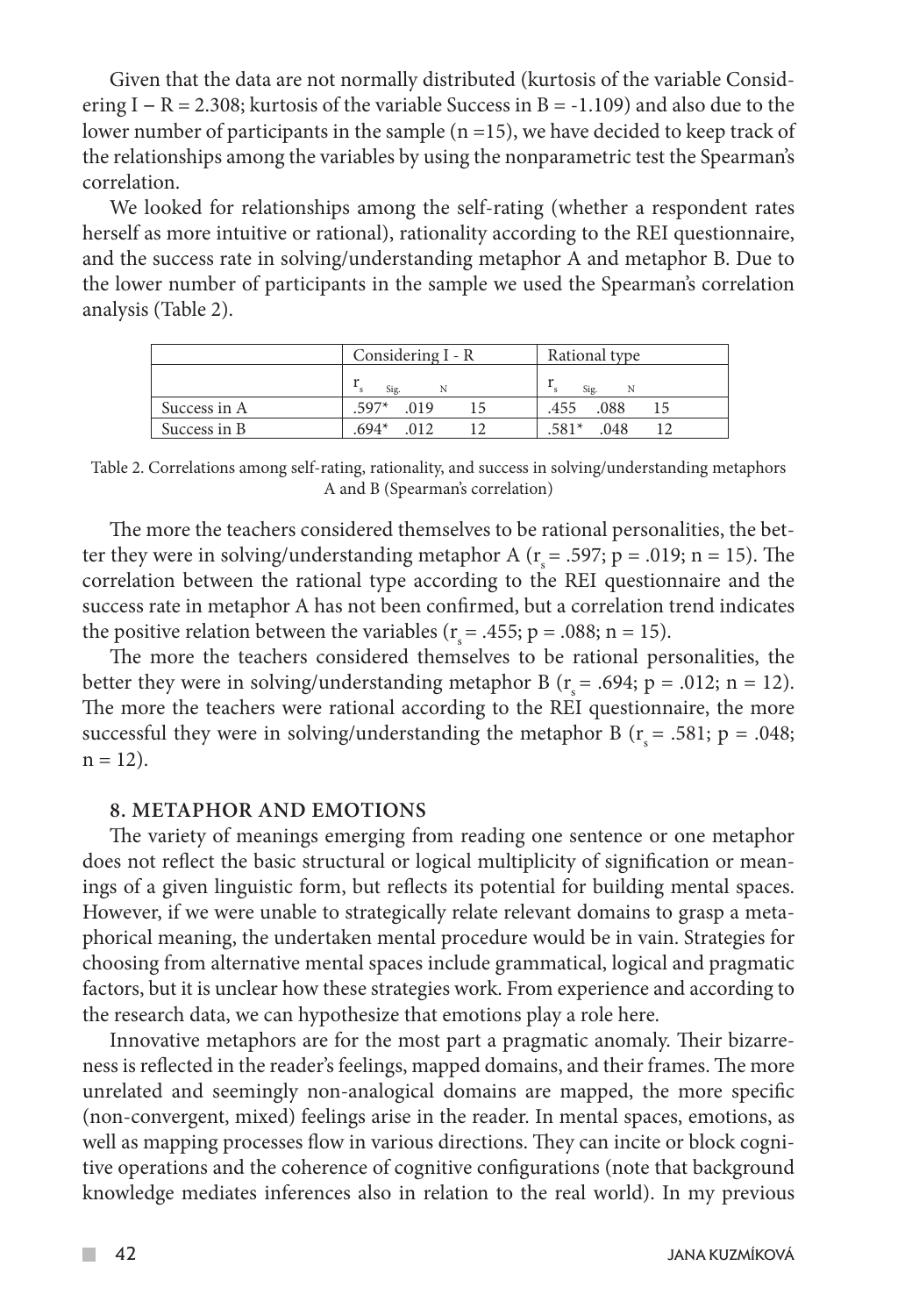article "Understanding Literature" ("Porozumenie literatúre"*,* 2016*)* I discussed the use of feelings during the reading process, and demonstrated how during reception feelings cross structural textual and conceptual domains. Thanks to these processes, original meanings and schemes are given latent, subconscious, or complementary new emotional aspects.

In this contribution I would like to foreshadow some other findings. They result from my empirical research outlined in Section 7. They were not confirmed by statistics, because in statistics we analyzed the answers of all 15 participants.

However, if not all of the 15 participants are taken into account, but only those who correctly answered more than half of the questions about metaphors A and B (this level indicates the active interest of a teacher to fulfill the test), the data do show some trends regarding emotions. With the exception of the three most successful teachers, who claimed themselves to be rational personalities and were excellent in both the analytical and emotional areas, the most important ratio is that the teachers who considered themselves to be more rational personalities were less aware of emotions associated with metaphors A and B and were less able to describe their emotional experiences. On the other hand, the teachers who reflected themselves as more intuitive personalities were better to detect emotions in metaphorical processes. However, there is a general research output that more rational people are more accurate in understanding metaphors.

I must emphasize that the qualitative findings of my first empirical survey of metaphor reception should be statistically confirmed or dismissed in further research.

### **8.1. Metaphor and empathy**

From a qualitative viewpoint, I am also interested in another specific problem: what is the relationship between the undertaken empathy $^4$  of the reader and his/  $\,$ her cognitive processes? How does this relationship influence the entire reception of a text?

I have already noted that reader's emotions enter the schemes of individual domains of the analyzed metaphor. Emotional responses of the reader to Ivan Horváth's "slippery" metaphor can be diverse. They can be negative (sadness of an emotionally emphatic reader), tragicomical, humorous (in a discursive reader, who realizes the hero's lack of experience and even naivete) or irrelevant (a literary scholar who analyzes the metaphor structurally, may not even notice the associated emotions).

As outlined in Section 5.4. "Continual discourse and new components in metaphorical processes", what is key in reception is mental focusing, the "centre of activity". In processing the metaphor of the "slippery street", a focus with the already familiar emergent scheme is projected: *Filling the street (as a container) with wet and slippery material makes the street (like a road) slippery.* The feelings associated with this scheme are a function of the continuing focusing of the reader's cognitive processes. In the inferential processes, a role is played by the type of the reader, but also the type and degree of invested empathy. These two are mutually conditional, but not completely.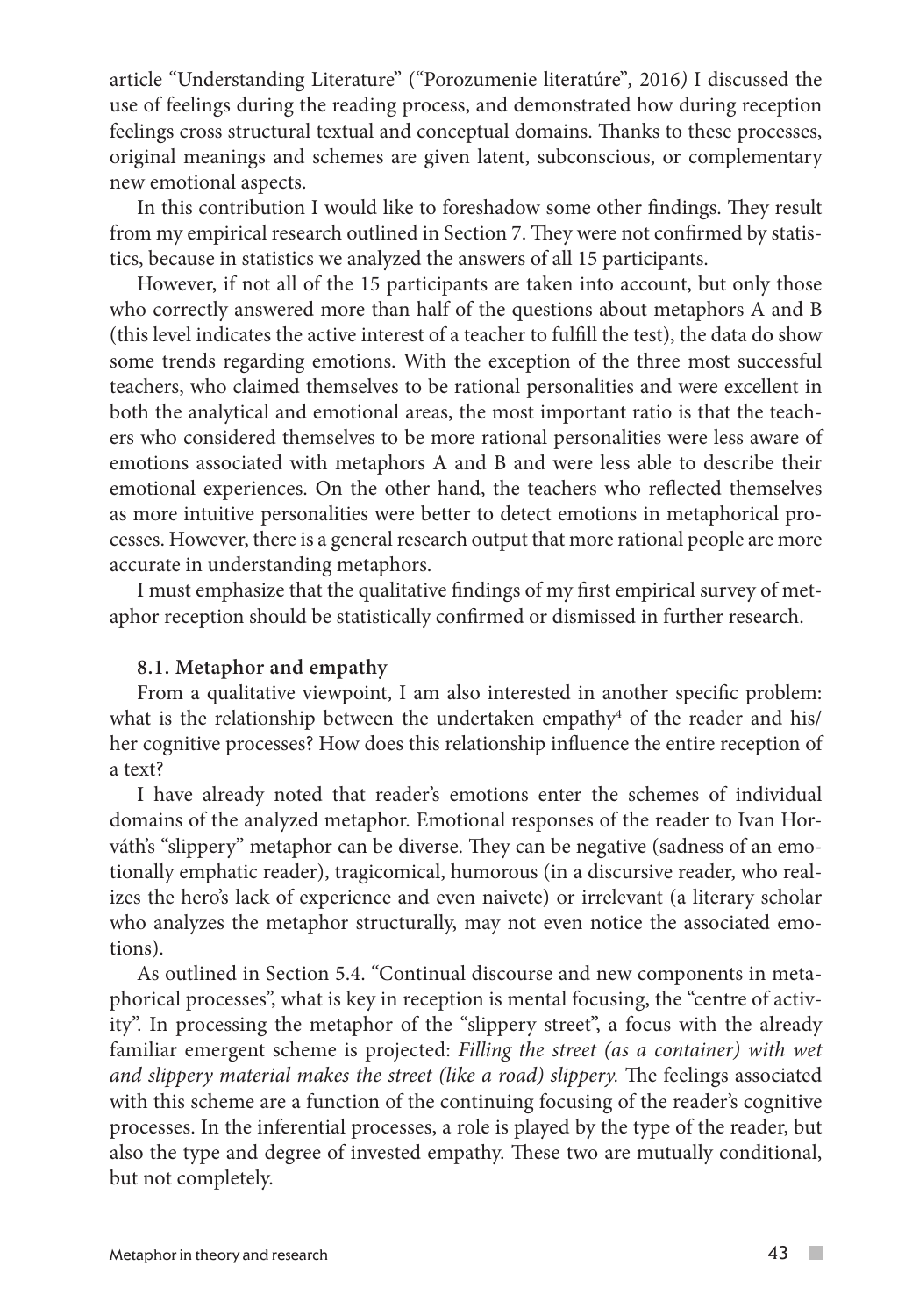### **8.2. Emotional and cognitive empathy**

In general we recognize two types of readers, or ways of reading: sentimental and discursive (Kuzmíková 2015). They are characterized also by a different type and degree of invested empathy. The reader's empathy can either be more emotional or more cognitive.5 We speak about cognitive empathy when an individual can define or attribute a certain mental state to oneself or others, but does not necessarily share it. In contrast, we speak about emotional empathy when an individual identifies emotionally with another person or a literary character. Emotional empathy inspires sentimental reading of literature, while cognitive empathy leads to discursive or close reading.

In perceiving the metaphor of the "slippery street", the reader either empathizes with the narrator or not. If he or she identifies with Laco's emotions (emotional empathy), then he or she will automatically also tune into the melancholic evocations of the cited metaphor and the associated negative meanings of a fall, such as failings in life. If another reader perceives Laco's story more discursively (cognitive empathy), he or she might understand the basic emotion of sadness in the "slippery" metaphor, but does not necessarily have the need to share it with Laco. Initial negative feelings could, for instance, be complementarily developed into a tragicomic scene of a slippery street with comically falling people (as part of a tragicomic view of life). Cognitive empathy may also enable malicious feelings, or even joy from negative emotions, mediated by the narrator Laco.<sup>6</sup>

The most emotionally detached possibility of reading the "slippery" metaphor would be its literal reading by a reader who is incapable of spontaneously interconnecting the metaphorical domains or finding the code of the metaphor, and instead perceives only the individual words or categories. The emotional aspects remain hidden, even though they may emerge to a degree. Non-empathic, detached reading is typical also for the abstract structuralist analysis of a metaphor. Non-empathic reading, however, cannot be simply called unemotional, since it can also be carried by certain feelings (the desire to expose the mental principles of the functioning of a metaphor, etc.).

The last, specific example of a mental and emotional focus in reading is when a reader is reading intersubjectively, but focuses on oneself. Such a reader does not empathize with Laco, but grieves over oneself, one's own experience. In this way, empathy enables bringing literary fiction into the real world and releases catharsis, allowing the reader to liberate himself or herself from own negative emotions.

### **9. DISCUSSION AND CONCLUSION**

The above analysis of one metaphor from the novella *Laco and Bratislava* by Ivan Horváth has shown (despite minimal contextualization) what different reactions, meanings and feelings a metaphor can produce in readers who bring into the communication process their own personality with certain background knowledge and motivations in a certain situation.

My first empirical research revealed a trend that rational people (schoolteachers) are more successful in solving/understanding metaphors. It seems, on the other hand, that they are less aware of emotions associated with metaphors. Because of the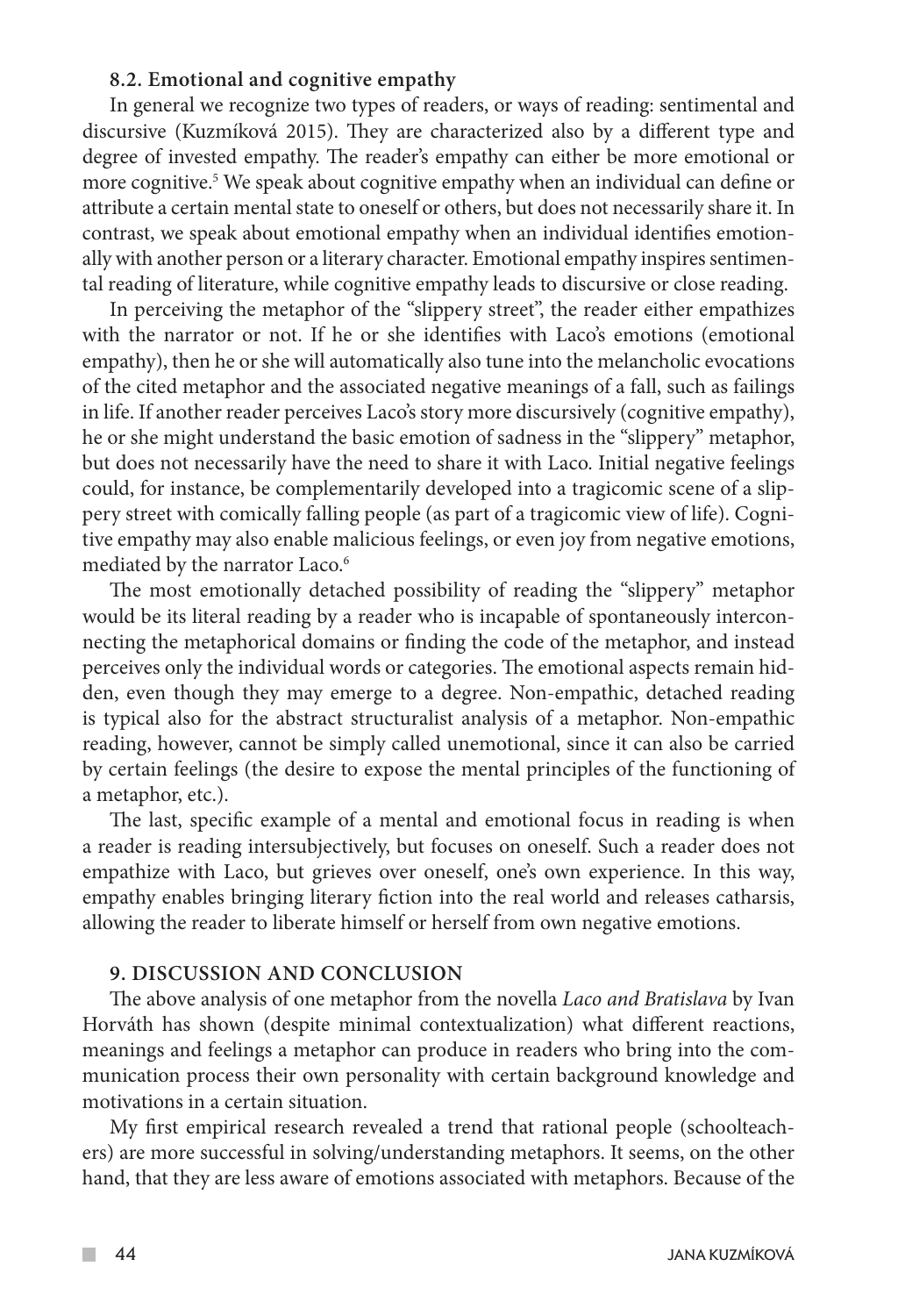low number of participants in the research  $(n = 15)$ , all empirical findings must be statistically confirmed or dismissed in more extensive and specifically set-up experiments. Nevertheless, my survey implies that the hypothesis about the creative relation between metaphorical processes, the reader's personality, and the reception of a text could be plausible.

#### **NOTES**

- <sup>1</sup> For more details, see in Christman Scheele 2001.
- <sup>2</sup> For literary typology of modern metaphor see e. g. Zajac 2014, Zambor 2010.
- <sup>3</sup> The statistical expertise was made by the experimental psychologist Mária Kénesy Túnyiová.
- <sup>4</sup> Empathy is a spontaneous sharing of feelings, which can be inspired when an individual witnesses the emotional state of another person, learns about the emotional state of another person, or reads about such emotional state and emotions or views them in art.
- <sup>5</sup> The given general division of reader types and readerly empathy can be further specified according to broader psychological, textual and cultural contexts. 6 For more details, see Triebel 2016, 128.
- 

#### LITERATURE

Black, Max. 1962. *Models and Metaphors*. Ithaca, NY: Cornell University Press.

Bohunická, Alena. 2013. *Variety metafory*. Bratislava: Univerzita Komenského v Bratislave.

Bowdle, Brian – Dedre Gentner. 2005. "The career of metaphor." *Psychological Review* 112, 1: 193**–**216.

- Christman, Ursula Brigitte Scheele. 2001. "Kognitive Konstruktivität am Beispiel von Ironie und Metapher." In *Zur Programmatik einer sozialwissenschaftlichen Psychologie*, ed. by Norbert Groeben, 261–326. Münster: Aschendorff.
- Fauconnier, Gilles. 2006. *Mappings in Thought and Language*. Cambridge: Cambridge University Press.
- Gáliková, Silvia. 2014. "Význam a funkcia konceptuálnej metafory z perspektívy kognitívnej vedy." In *Literatúra v kognitívnych súvislostiach*, ed. by Jana Kuzmíková, 29–54. Bratislava: Ústav slovenskej literatúry SAV.

Gentner, Dedre – Linsey A. Smith. 2013. "Analogical learning and reasoning." In *The Oxford Handbook of Cognitive Psychology*, ed. by Daniel Reisberg, 668–681. New York: Oxford University Press.

- Horváth, Ivan. 2010. *Laco a Bratislava.* In *Prózy*, ed. by Jana Kuzmíková, 96–152. Bratislava: Kalligram – Ústav slovenskej literatúry SAV.
- Jakobson, Roman. 1991. *Lingvistická poetika.* Prel. Mikuláš Bakoš Blahoslav Hečko Ján Horecký –Viktor Krupa – Dušan Slobodník. Bratislava: Tatran.

Kittay, Eva F. 1987. *Metaphor*. Oxford: Oxford University Press.

Krupa, Viktor. 1990. *Metafora na rozhraní vedeckých disciplín*. Bratislava: Tatran.

- Kuzmíková, Jana. 2015. "Recepcia literatúry z kognitívnovedného pohľadu." *World Literature Studies* 7, 4: 36–51.
- Kuzmíková, Jana. 2016. "Porozumenie literatúre." In *Kognice a umělý život XVI. Sborník z 16. ročníku konference Kognice a umělý život (KUZ XVI)*, ed. by Michal Vavrečka – Ondřej Bečev – Matěj Hoffmann – Karla Štěpánová, 101–104. Praha: ČVUT.

Lakoff, George – Mark Johnson. 1980. *Metaphors we live by*. Chicago: Chicago University Press.

Lakoff, George. 2006. *Ženy, oheň a nebezpečné věci: Co kategorie vypovídají o naší mysli*. Prel. Dominik Lukeš. Praha: Triáda.

Ortony, Andrew. 1993. *Metaphor and thought*. Cambridge: Cambridge University Press.

Pacini, Rosemary – Seymour Epstein. 1999. "The Relation of Rational and Experiential Information